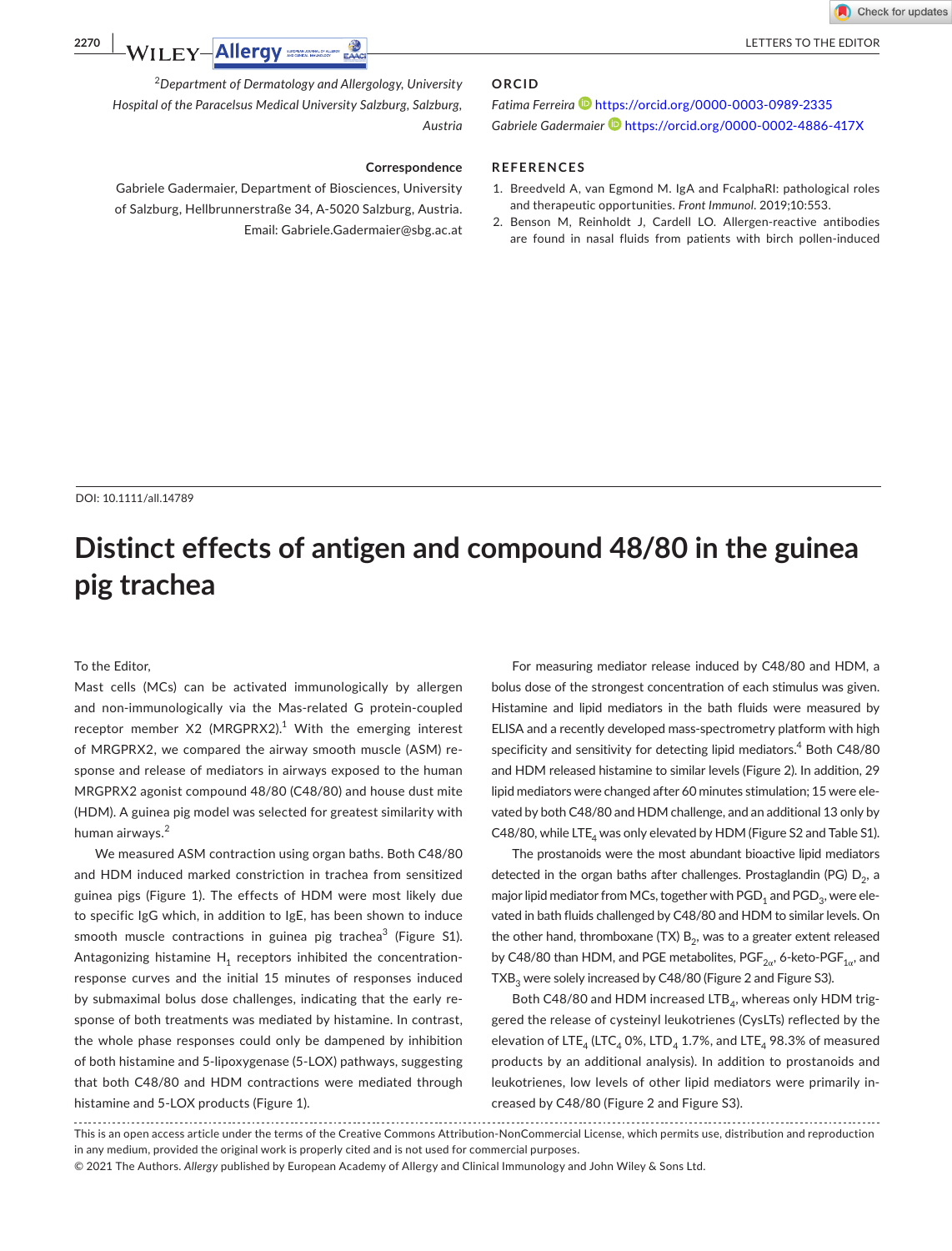

**FIGURE 1** Responses to C48/80 or HDM with or without inhibitors/antagonists. Responses to C48/80 (500 µg/mL) and HDM (10 µg/ mL) in absence (A) and presence (B) of indomethacin (Indo; 3 µM). Concentration-response curves of (C) C48/80 and (E) HDM. Response to (D) C48/80 (150 µg/mL) and (F) HDM (0.1 µg/mL) with area under curve (AUC). C48/80 challenge in (C) and (D) were done in naïve animals. In C-F indomethacin was used to block the spontaneous tone by PGE<sub>2</sub>. Mepyramine (Mepy; 1 µM), MK886 (10 µM). N = 3-4, n = 5-12. N: number of animals; n: number of tracheal segments

The strong histamine release induced by C48/80 and HDM indicated that the main effect of the stimuli is most likely due to direct activation of MCs. The different responses can be due to distinct intracellular signaling pathways for G protein-coupled receptors and Fc-receptors.<sup>5,6</sup> However, since the receptor responsible for C48/80 responses in the guinea pig trachea is not completely defined, we cannot rule out a release from other cells present in the airways. But it is likely that the response is mediated through MRGPRX2 orthologues existing in guinea pigs, as other known MRGPRX2 agonists also induced ASM contractions that were blocked by histamine  $H_1$  receptor antagonist (Figure S4).

In conclusion, C48/80 and HDM demonstrated distinct patterns of MC activation and smooth muscle contraction in guinea pig trachea. Both stimuli induced release of histamine and  $PGD<sub>2</sub>$ , while only HDM challenge caused biosynthesis of CysLTs, C48/80 produced a greater release of several prostanoids. Thus, these findings support the need to characterize the differential release of MC synthesized lipid mediators and their effects in asthma.

#### **KEYWORDS**

asthma, drug allergy, histamine, mast cells, "omics" and systems biology

#### **FUNDING INFORMATION**

The ChAMP (Centre for Allergy Research Highlights Asthma Markers of Phenotype) consortium, which is funded by the Swedish Foundation for Strategic Research, the Karolinska Institutet, AstraZeneca & Science for Life Laboratory Joint Research Collaboration, and the Vårdal Foundation; Hjärt-Lungfonden; China Scholarship Council; Vetenskapsrådet

## **CONFLICT OF INTEREST**

Dr. Kolmert reports personal fees from Gesynta Pharma AB, outside the submitted work. All the other authors declare that there is no conflict of interest.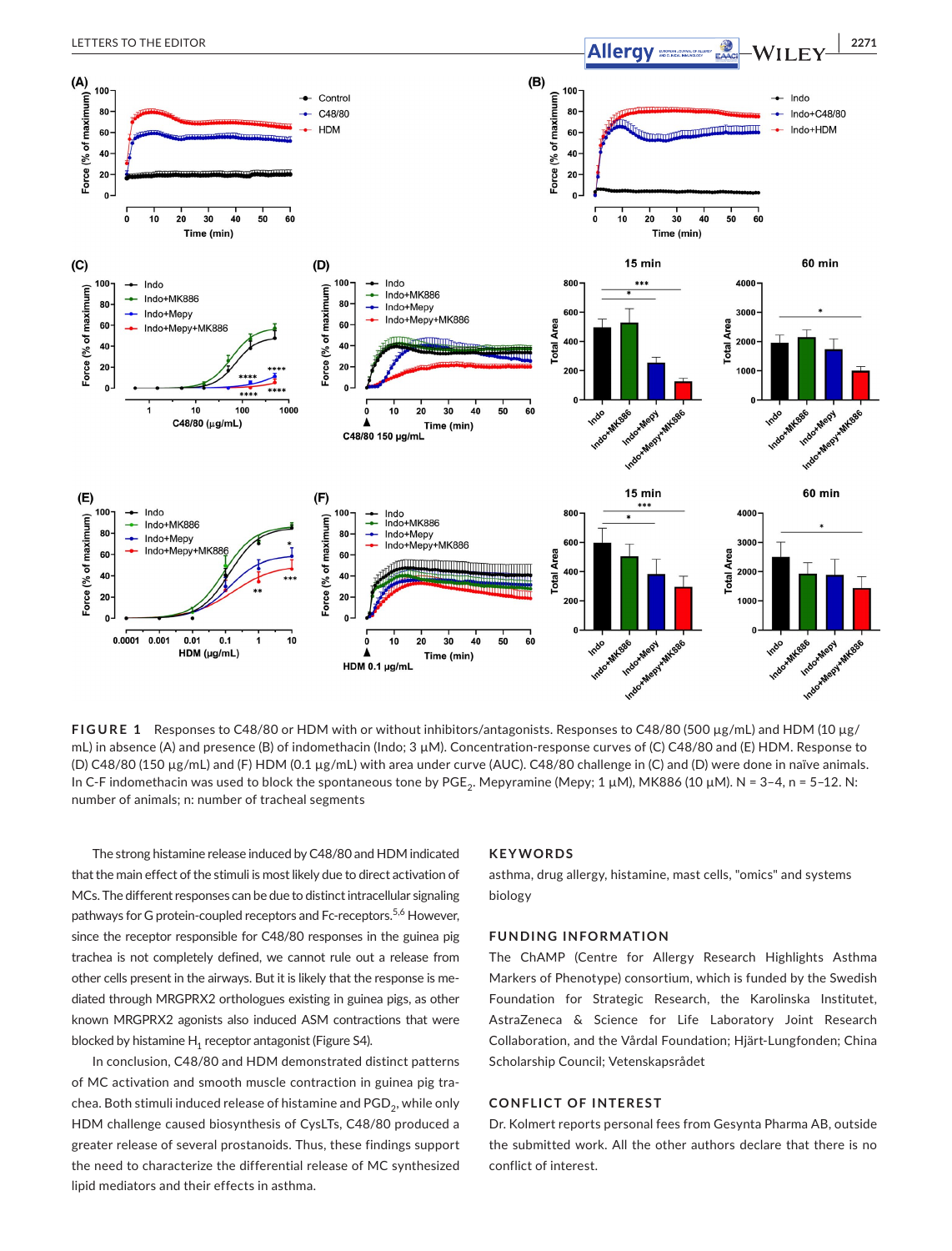